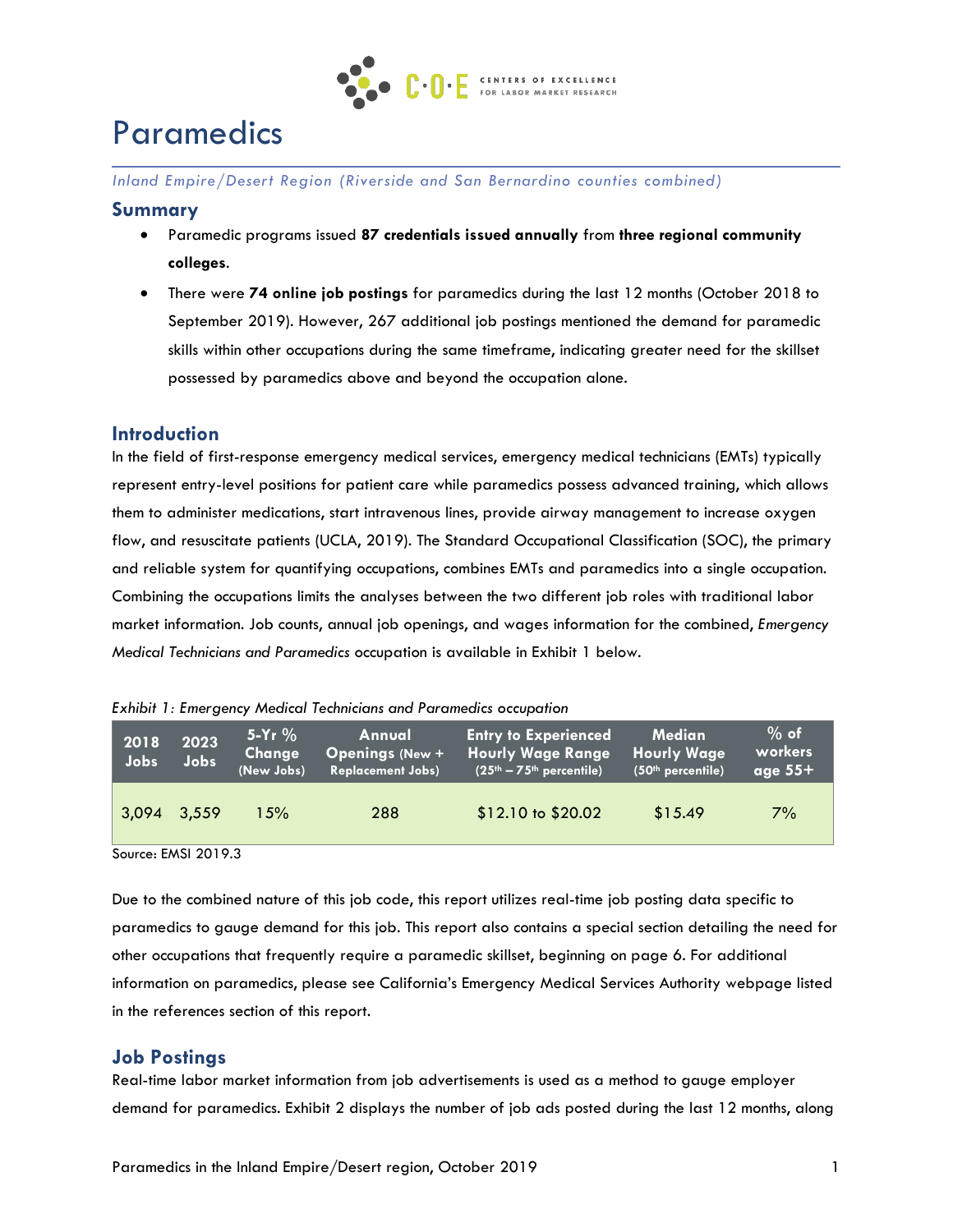

with the regional and statewide average time to fill for paramedics in the IEDR. On average, local employers fill online job postings for paramedics within 51 days. This regional average is the same as the statewide average, indicating that both areas face similar challenges when seeking candidates to fill these positions.

*Exhibit 2: Job ads and time to fill for paramedics, Oct 2018 – Sep 2019* 

| <b>Occupation</b> | Job Ads | <b>Regional Average</b><br>Time to Fill (Days) | <b>California Average</b><br><b>Time to Fill (Days)</b> |
|-------------------|---------|------------------------------------------------|---------------------------------------------------------|
| <b>Paramedics</b> | 74      | 51                                             | 51                                                      |

Source: Burning Glass – Labor Insights

Historical job posting demand appears in Exhibit 3, detailing the number of job ads for paramedics during each calendar year dating back to 2014. Job posting intensity for paramedics rose sharply in 2014 and has remained relatively consistent since, except for 2017.

#### *Exhibit 3: Job postings for paramedics by year, 2010-2018*



Source: Burning Glass – Labor Insights

## **Earnings**

Since traditional labor market information does not differentiate between the earnings for EMTs and paramedics, an alternative way to determine what wages paramedics can expect to earn is by extracting wage information from online job postings. The Metropolitan Policy Program at Brookings would classify *paramedic* positions as "good jobs" because they provide an entry-level wage that allows workers to become economically independent and secure, above \$18 per hour (\$37,440 per year), with employersponsored health insurance (Shearer, Shah & Gootman, 2019, pg. 25). Only 21% of paramedic job postings list a potential annual wage below the "good" wage threshold.

Exhibit 3 displays advertised salary data from real-time job postings for paramedics over the last 12 months. This information should be viewed with caution, as 64% of job postings do not contain salary information. Please note that salary figures are prorated to reflect full-time, annual wage status.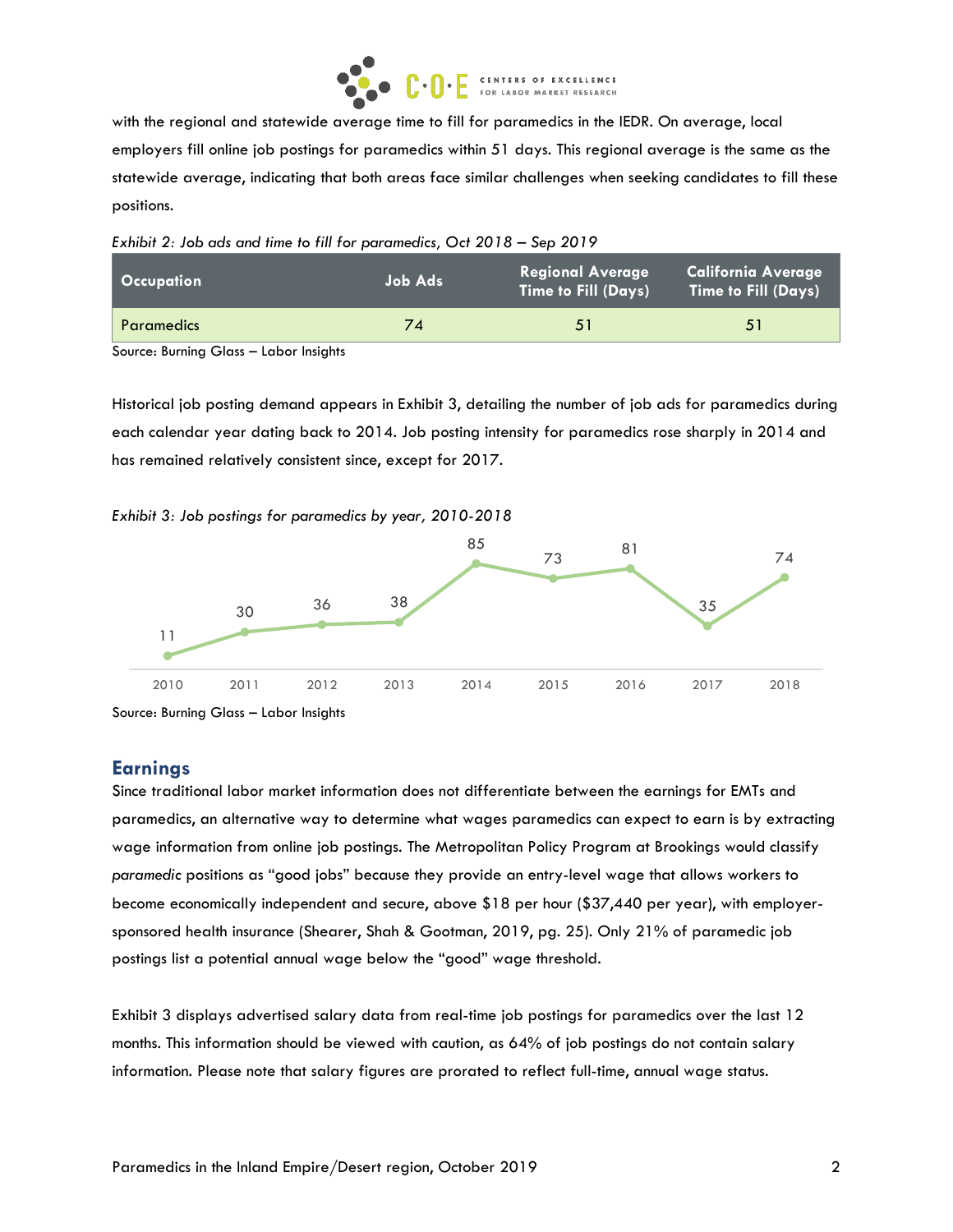

|                                     | LATING 3. Advertised suidily information for parametrics, Oct 2010 - Jep 2017 |                                     |                       |                         |                         |                          |                               |
|-------------------------------------|-------------------------------------------------------------------------------|-------------------------------------|-----------------------|-------------------------|-------------------------|--------------------------|-------------------------------|
| <b>Real-Time Salary Information</b> |                                                                               |                                     |                       |                         |                         |                          |                               |
|                                     | <b>Occupation</b>                                                             | <b>Number</b><br>of job<br>postings | Less than<br>\$35,000 | \$35,000 to<br>\$49.999 | \$50,000 to<br>\$74,999 | More<br>than<br>\$75,000 | Average<br>Annual<br>Earnings |
|                                     | <b>Paramedics</b>                                                             | 28                                  | 7%                    | 14%                     | 57%                     | 21%                      | \$66,000                      |

#### *Exhibit 3: Advertised salary information for paramedics, Oct 2018 – Sep 2019*

Source: Burning Glass – Labor Insights

## **Employers, Locations, Skills, Education, and Certifications**

Exhibit 4 displays the employers posting the most job ads for paramedics during the last 12 months in the IEDR. Approximately 57% of the job postings for paramedics were posted by the following six employers over the previous year.

*Exhibit 4: Employers posting the most job ads for paramedics, Oct 2018 – Sep 2019*

| <b>Employer</b>                             | <b>Job Postings</b> |
|---------------------------------------------|---------------------|
| Medcor, Inc.                                | 13                  |
| <b>Emergency Medical Services Authority</b> | 8                   |
| Air Methods                                 | 6                   |
| <b>AMR Healthcare</b>                       | 6                   |
| <b>State of California</b>                  | 5                   |
| County of San Bernardino                    | $\overline{4}$      |
| All other employers                         | 32                  |
| <b>Total</b>                                | 74                  |

Source: Burning Glass – Labor Insights

Exhibit 5 displays the work location associated with the job postings for paramedics. The communities listed account for 84% of all the job postings for paramedics over the last 12 months.

| Location        | Job Postings |
|-----------------|--------------|
| Riverside       | 17           |
| Victorville     | 10           |
| San Bernardino  | 8            |
| Hemet           | 5            |
| <b>Redlands</b> | $\sqrt{5}$   |
| Rialto          | 5            |
| Chino           | 3            |

*Exhibit 5: Locations with the most job postings for paramedics, Oct 2018 - Sep 2019*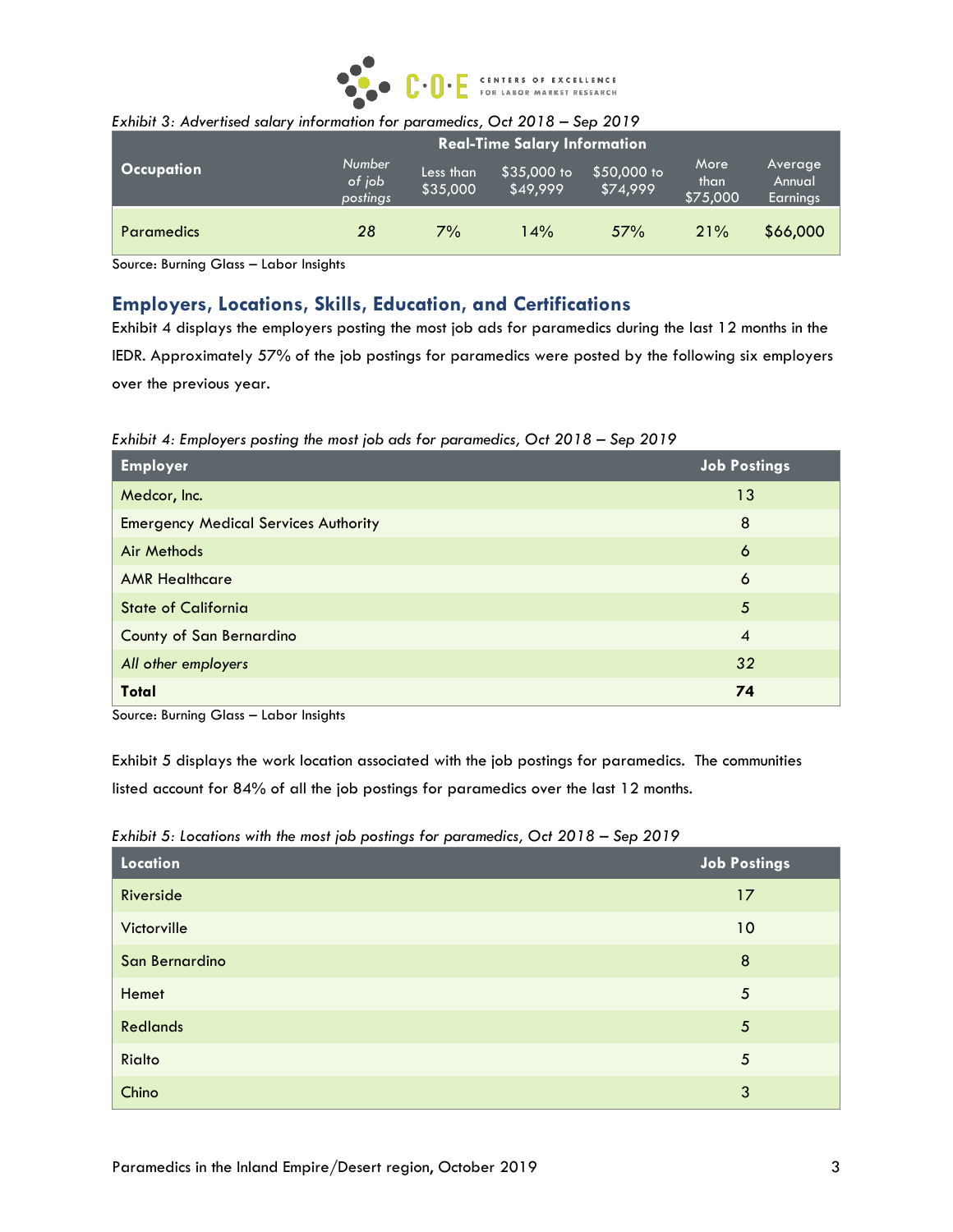

| Location             | Job Postings |
|----------------------|--------------|
| <b>Mountain Pass</b> | 3            |
| Ontario              | 3            |
| Rancho Cucamonga     | 3            |
| All other locations  | 12           |
| <b>Total</b>         | 74           |

Source: Burning Glass – Labor Insights

Exhibit 6 displays a sample of specialized and employability skills that employers are seeking when looking for workers to fill positions for paramedics. Specialized skills are occupation-specific skills that employers are requesting for industry or job competency. Employability skills are foundational skills that transcend industries and occupations; this category is commonly referred to as "soft skills." The skills requested in job postings may be utilized as a helpful guide for curriculum development.

*Exhibit 6: Sample of in-demand skills from employer job ads for paramedics, Oct 2018 – Sep 2019*

| <b>Occupation</b>   | <b>Specialized Skills</b>                                                                                                                                                                                                  | Employability S <u>kills</u>                                                                                                 |
|---------------------|----------------------------------------------------------------------------------------------------------------------------------------------------------------------------------------------------------------------------|------------------------------------------------------------------------------------------------------------------------------|
| Paramedics $(n=67)$ | <b>Patient Care</b><br>$\bullet$<br>• Cardiopulmonary Resuscitation (CPR)<br><b>Medical Triage</b><br>$\bullet$<br><b>Advanced Cardiac Life Support</b><br>$\bullet$<br>(ACLS)<br>Electrocardiogram (EKG/ECG)<br>$\bullet$ | <b>Physical Abilities</b><br>Leadership<br><b>Building Effective</b><br><b>Relationships</b><br><b>Written Communication</b> |

Source: Burning Glass – Labor Insights

Exhibit 7 displays the entry-level education typically required to enter this occupation according to the Bureau of Labor Statistics (BLS), educational attainment for incumbent workers with "some college, no degree" and an "associate degree" according to the U.S. Census (2016-17), and the minimum advertised education requirement from employer job ads.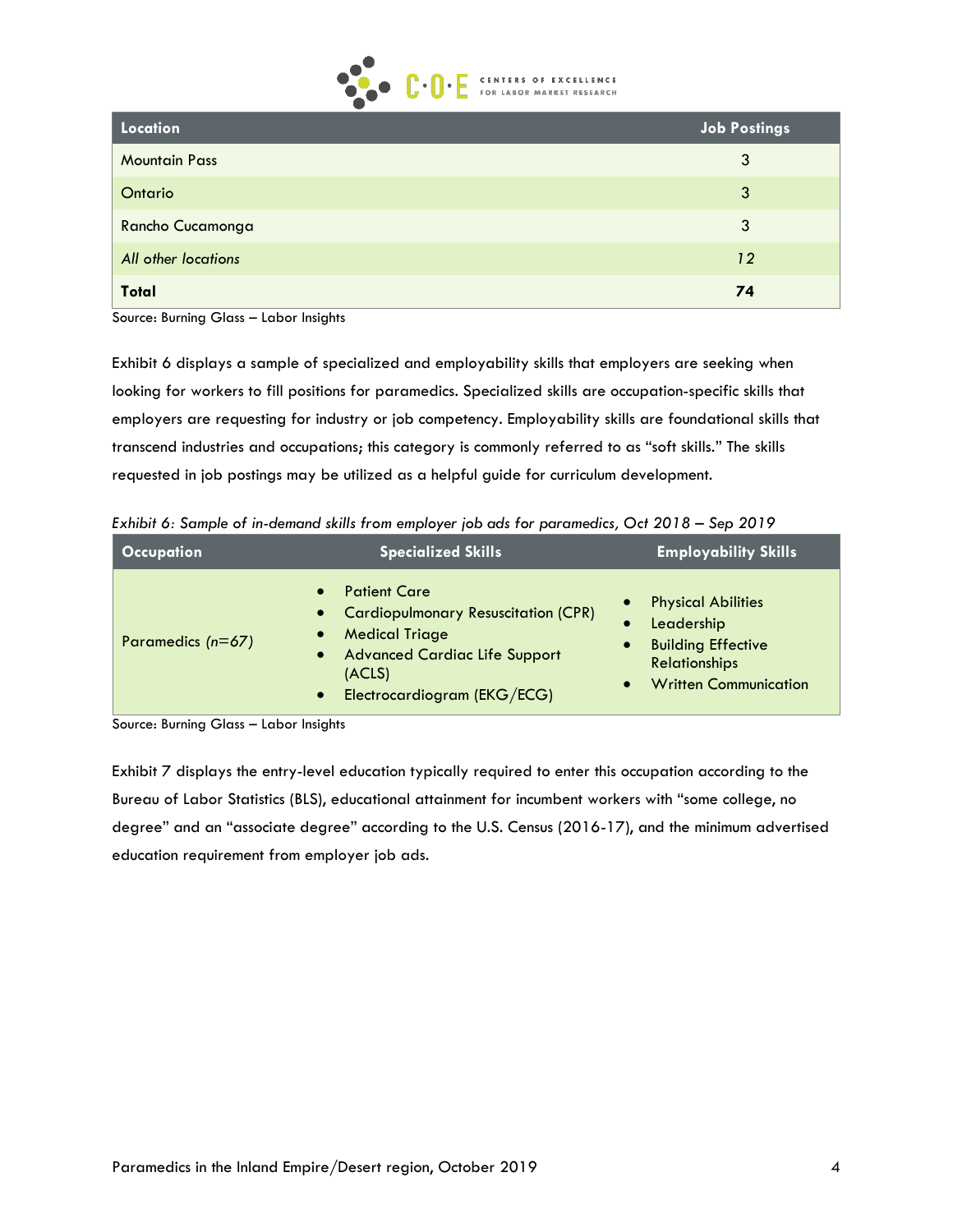

|                                                  | Exhibit 7: Typical entry-level education, educational attainment, and minimum advertised education |
|--------------------------------------------------|----------------------------------------------------------------------------------------------------|
| requirements for paramedics, Oct 2018 – Sep 2019 |                                                                                                    |

|                   | <b>Typical Entry-</b>                           |             | <b>Minimum Advertised Education Requirement</b><br>from Job Ads |                                                     |                     |                                   |
|-------------------|-------------------------------------------------|-------------|-----------------------------------------------------------------|-----------------------------------------------------|---------------------|-----------------------------------|
| <b>Occupation</b> | Level<br><b>Education</b><br><b>Requirement</b> | Attainment* | <b>Educational</b><br>Number<br>of Job<br>Postings              | High school<br>diploma or<br>vocational<br>training | Associate<br>degree | Bachelor's<br>degree or<br>higher |
| <b>Paramedics</b> | Postsecondary<br>nondegree<br>award             | 65%         | 37                                                              | 87%                                                 | 13%                 |                                   |

Source: EMSI 2019.3, Burning Glass – Labor Insights

\*Percentage of incumbent workers with a Community College Credential or Some Postsecondary Coursework

The California Emergency Services Authority (CA EMSA) is the regulatory agency that issues paramedic certifications. Before applying for the paramedic certification, individuals must complete a paramedic training program, then pass the National Registry (NREMT) examination. After successfully passing the NREMT, individuals must contact their local EMS agency to obtain their paramedic certification in California. For more information about paramedic certifications and requirements, visit the EMSA website (CA EMSA, 2019). Exhibit 8 displays the certifications required by employers posting job ads for paramedics in the IEDR.

*Exhibit 8: Top certifications required by employer job ads for paramedics, Oct 2018 – Sep 2019*

| Occupation          | <b>Certifications</b>                                                                                                                                             |
|---------------------|-------------------------------------------------------------------------------------------------------------------------------------------------------------------|
| Paramedics $(n=73)$ | • Advanced Cardiac Life Support (ACLS)<br>• Certified Emergency Medical Technician (EMT)<br>• Certified Paramedic<br><b>Basic Life Support (BLS)</b><br>$\bullet$ |

Source: Burning Glass – Labor Insights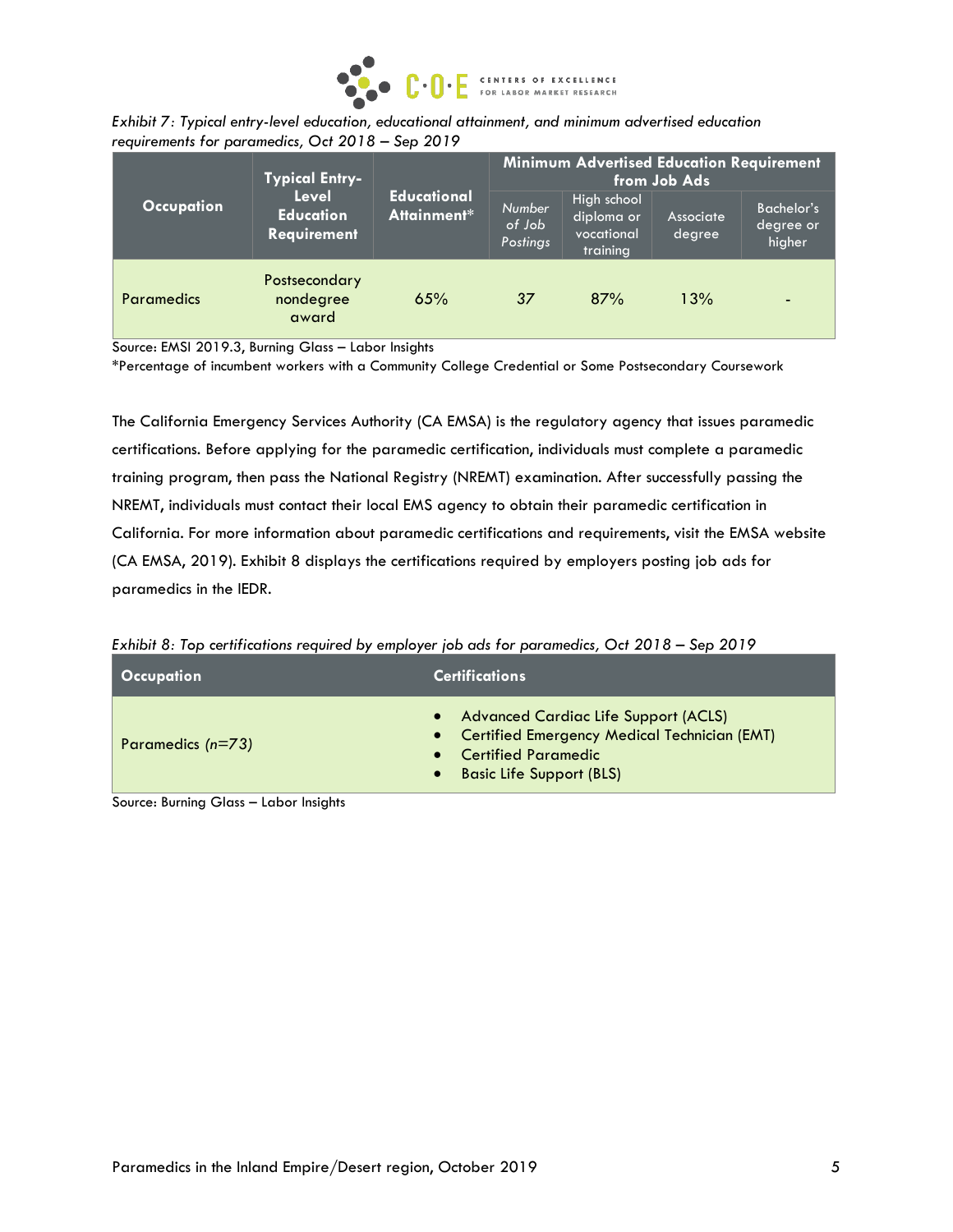

## **Other Occupations requiring Paramedic skills**

The skillset possessed by licensed paramedics is often requested, or needed, for a variety of occupations. For example, San Bernardino County Fire (2018) lists EMT or paramedic licenses as "highly desirable," but they are considered requirements that may change based on recruiting needs. Riverside County Fire Department (2019) states that more than two-thirds of their fire stations employ firefighting paramedics, with at least one assigned to an engine. While obtaining a paramedic certification is not required for employment as a firefighter, it can certainly increase the likelihood of getting hired.

A job posting search confirmed the demand for paramedic skills within other jobs beyond the combined *Emergency Medical Technicians and Paramedics* occupation, yielding 267 additional job postings mentioning this skillset in job ads for a variety of other healthcare occupations in the region. Exhibit 9 displays the occupations that most frequently mentioned paramedic skills in job postings, along with the corresponding job titles for each occupation.

| <b>Occupation</b>                                                                             | <b>Job Titles</b>                                                                                                                                                                                      | <b>Job Postings</b> |
|-----------------------------------------------------------------------------------------------|--------------------------------------------------------------------------------------------------------------------------------------------------------------------------------------------------------|---------------------|
| <b>Registered Nurses</b>                                                                      | <b>Travel Registered Nurse</b><br>$\bullet$<br>Intensive Care Unit (ICU) Registered Nurse<br>$\bullet$<br><b>Emergency Room Registered Nurse</b><br>$\bullet$<br><b>Critical Care Registered Nurse</b> | 107                 |
| Phlebotomists                                                                                 | Phlebotomist<br>$\bullet$                                                                                                                                                                              | 25                  |
| <b>Firefighters</b>                                                                           | Firefighter<br>$\bullet$                                                                                                                                                                               | 16                  |
| <b>Medical and Health Services</b><br>Managers                                                | <b>Charge Nurse</b>                                                                                                                                                                                    | 15                  |
| <b>Health Technologists and</b><br><b>Technicians</b>                                         | <b>Emergency Services Technician</b><br>Paramedic<br>$\bullet$                                                                                                                                         | 13                  |
| Lifeguards, Ski Patrol, and<br><b>Other Recreational</b><br><b>Protective Service Workers</b> | Lifeguard<br>$\bullet$                                                                                                                                                                                 | 12                  |
| <b>Licensed Vocational Nurses</b>                                                             | <b>Licensed Vocational Nurse</b><br>$\bullet$                                                                                                                                                          | 5                   |
| <b>Physician Assistants</b>                                                                   | <b>Physician's Assistant</b><br>$\bullet$<br><b>Nurse Practitioner</b>                                                                                                                                 | 5                   |
| All other occupations                                                                         |                                                                                                                                                                                                        | 69                  |
| Total                                                                                         |                                                                                                                                                                                                        | 267                 |

| Exhibit 9: Other occupations and corresponding job titles requiring paramedic skillset, Oct 2018 - Sep 2019 |  |  |  |  |
|-------------------------------------------------------------------------------------------------------------|--|--|--|--|
|-------------------------------------------------------------------------------------------------------------|--|--|--|--|

Source: Burning Glass – Labor Insights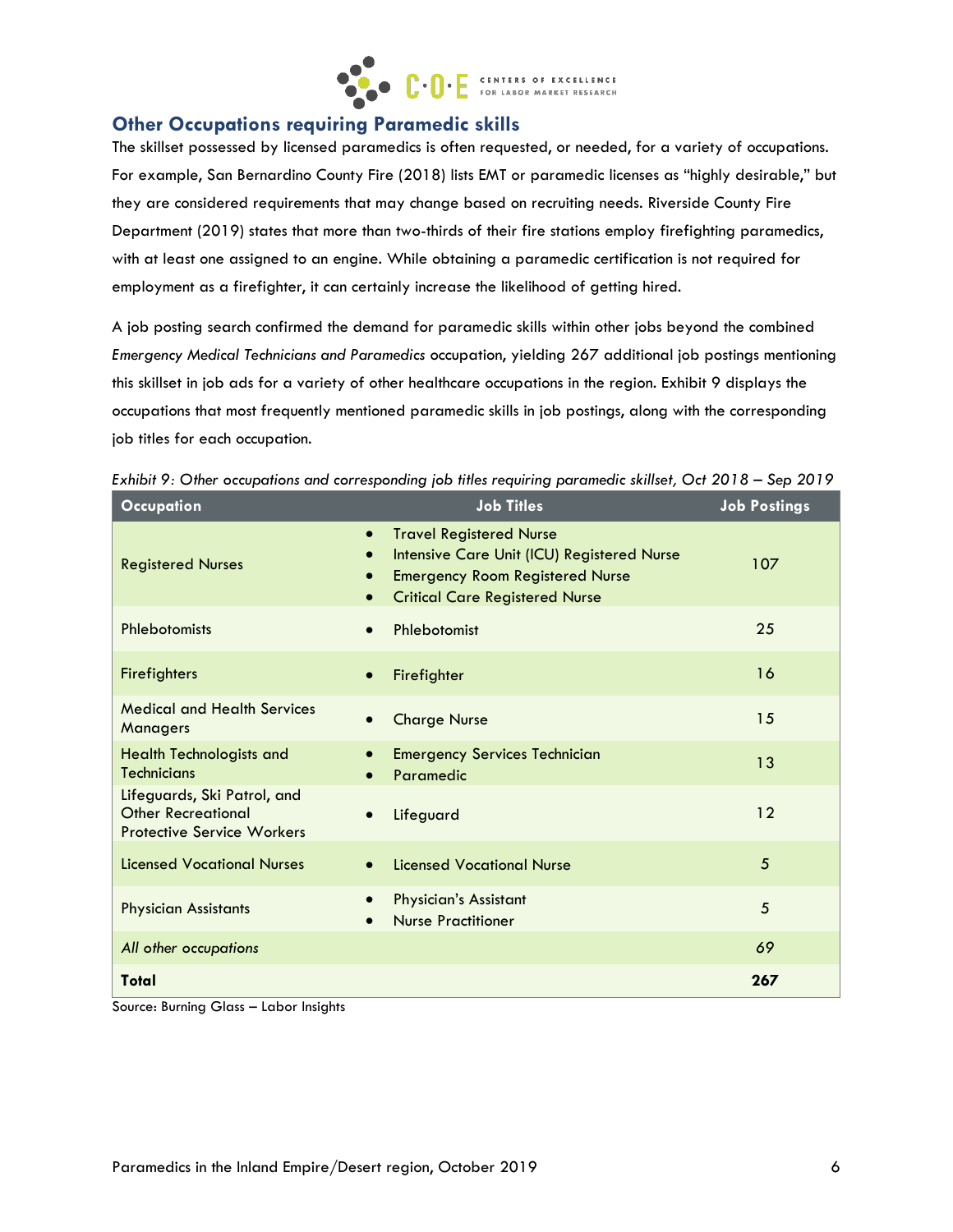

Historical job posting demand appears in Exhibit 10, detailing the number of job ads mentioning the paramedic skill set during each calendar year dating back to 2014. Job posting intensity for paramedic skills rose sharply in 2011, fell to the prior level, and has risen steadily since.





Source: Burning Glass – Labor Insights

#### **Student Completions and Program Outcomes**

The California Community College paramedic program (TOP 1251.00) prepares students for employment as paramedics by providing training specific to the certification standards for EMT-P (Paramedic) (Taxonomy of Programs, 2012). Exhibit 11 displays the average annual regional California Community College (CCC) credentials conferred during the three academic years between 2015 and 2018, from the California Community Colleges Chancellor's Office Management Information Systems (MIS) Data Mart, along with the enrollments from the most recent year available on LaunchBoard. Credentials are the combined total of associate degrees and certificates issued during the timeframe, divided by three in this case to calculate an annual average. This is done to minimize the effect of atypical variation that might be present in a single year. Enrollments are the count of enrollments in courses assigned to the TOP code in the selected year. The relevant TOP code is from the Taxonomy of Programs manual, and the corresponding program titles used at each college (in *italics*) are sourced from the Chancellor's Office Curriculum Inventory (COCI). Please note, a credential is not always equal to a single person in search of a job opening since a student may earn more than one credential, such as an associate degree in addition to a certificate.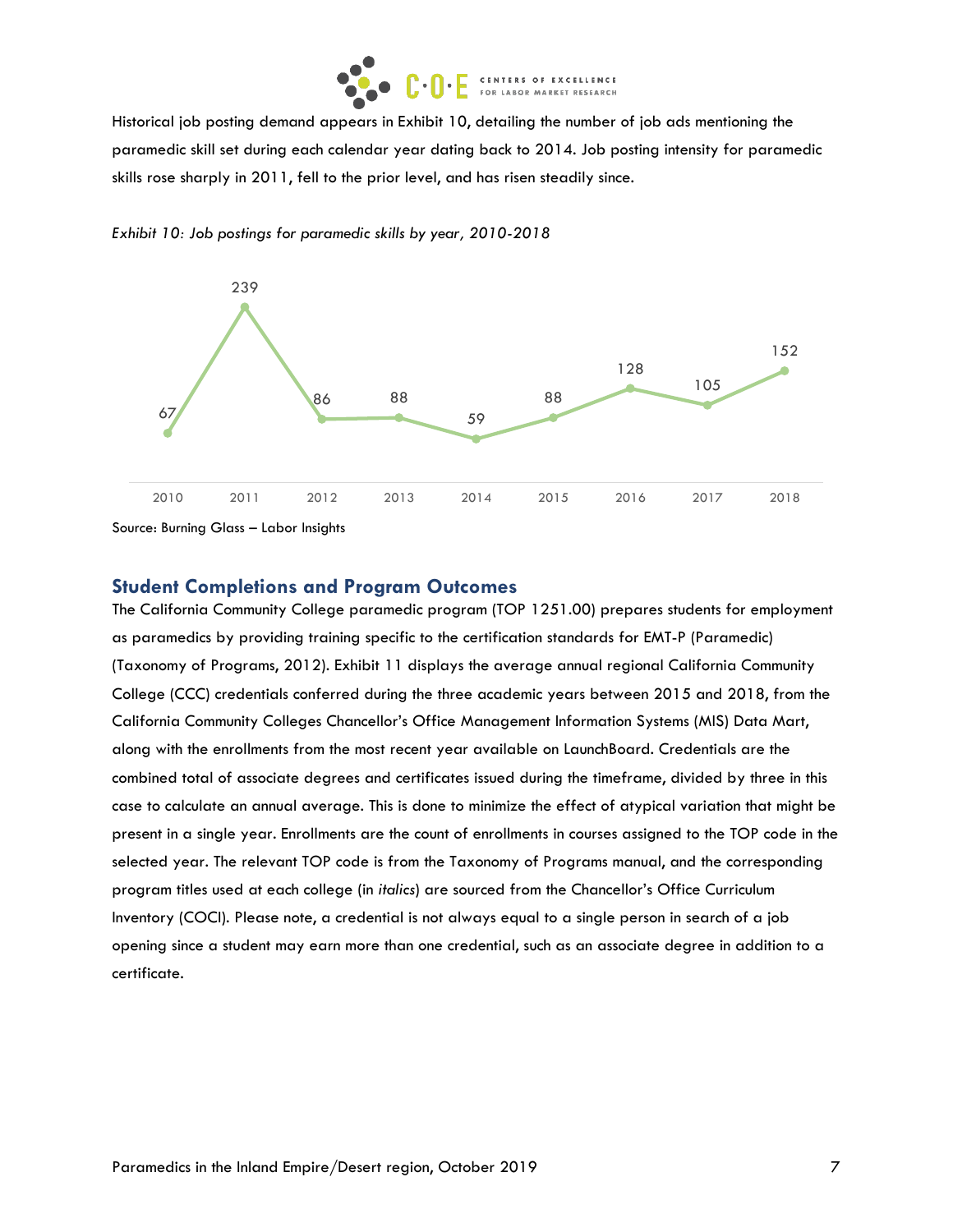

|             |  |  | Exhibit 11: Annual average community college credentials and enrollments for paramedic programs in the |  |
|-------------|--|--|--------------------------------------------------------------------------------------------------------|--|
| <b>IEDR</b> |  |  |                                                                                                        |  |

| 1251.00 - Paramedic                                                                                                                                                                                 | <b>CCC Enrollments,</b><br><b>Academic Year</b><br>2016-17 | <b>CCC Annual</b><br><b>Average Credentials,</b><br><b>Academic Years</b><br>$2015 - 18$ |
|-----------------------------------------------------------------------------------------------------------------------------------------------------------------------------------------------------|------------------------------------------------------------|------------------------------------------------------------------------------------------|
| <b>Crafton Hills</b> - EMT-Paramedic, Emergency Medical Services                                                                                                                                    | 244                                                        |                                                                                          |
| Associate of Science (A.S.) degree                                                                                                                                                                  |                                                            | 6                                                                                        |
| Certificate requiring 30 to $<$ 60-semester units                                                                                                                                                   |                                                            | 38                                                                                       |
| <b>Moreno Valley - Emergency Medical Services Paramedic</b>                                                                                                                                         | 372                                                        |                                                                                          |
| Associate of Science (A.S.) degree                                                                                                                                                                  |                                                            | $\overline{7}$                                                                           |
| Certificate requiring 30 to $<$ 60-semester units                                                                                                                                                   |                                                            | 18                                                                                       |
| Mt. San Jacinto                                                                                                                                                                                     | 18                                                         |                                                                                          |
| Victor Valley - Emergency Medical Services, Paramedic,<br>Paramedic Internship, Advanced Life Support Modules                                                                                       | 522                                                        |                                                                                          |
| Associate of Science (A.S.) degree                                                                                                                                                                  |                                                            | $\boldsymbol{A}$                                                                         |
| Certificate requiring $30$ to $\leq 60$ -semester units                                                                                                                                             |                                                            | 14                                                                                       |
| <b>Total CCC Enrollments,</b><br>Academic Year 2016-17                                                                                                                                              | 1,156                                                      |                                                                                          |
| <b>Total Annual Average CCC Credentials,</b><br>Academic Years 2015-18<br>$\sim$<br>the contract of the contract of the contract of the contract of the contract of the contract of the contract of | $\sim$ $\sim$ $\sim$                                       | 87                                                                                       |

Source: LaunchBoard, Management Information Systems Data Mart, COCI

Community college student outcome information is from LaunchBoard and based on the selected TOP code and region. These metrics are based on records submitted to the California Community Colleges Chancellor's Office Management Information Systems (MIS) by community colleges, which come from selfreported student information from CCC Apply and the National Student Clearinghouse. Employment and earnings metrics are sourced from records provided by California's Employment Development Department's Unemployment Insurance database. When available, outcomes for completers are reported to demonstrate the impact that earning a degree or certificate can have on employment and earnings. For more information on the types of students included for each metric, please see the web link for LaunchBoard's Strong Workforce Program Metrics Data Element Dictionary in the References section (LaunchBoard, 2019a). Finally, employment in a job closely related to the field of study comes from selfreported student responses on the CTE Employment Outcomes Survey (CTEOS), administered by Santa Rosa Junior College (LaunchBoard, 2017). Data from the latest academic year for each metric is provided in Exhibit 12.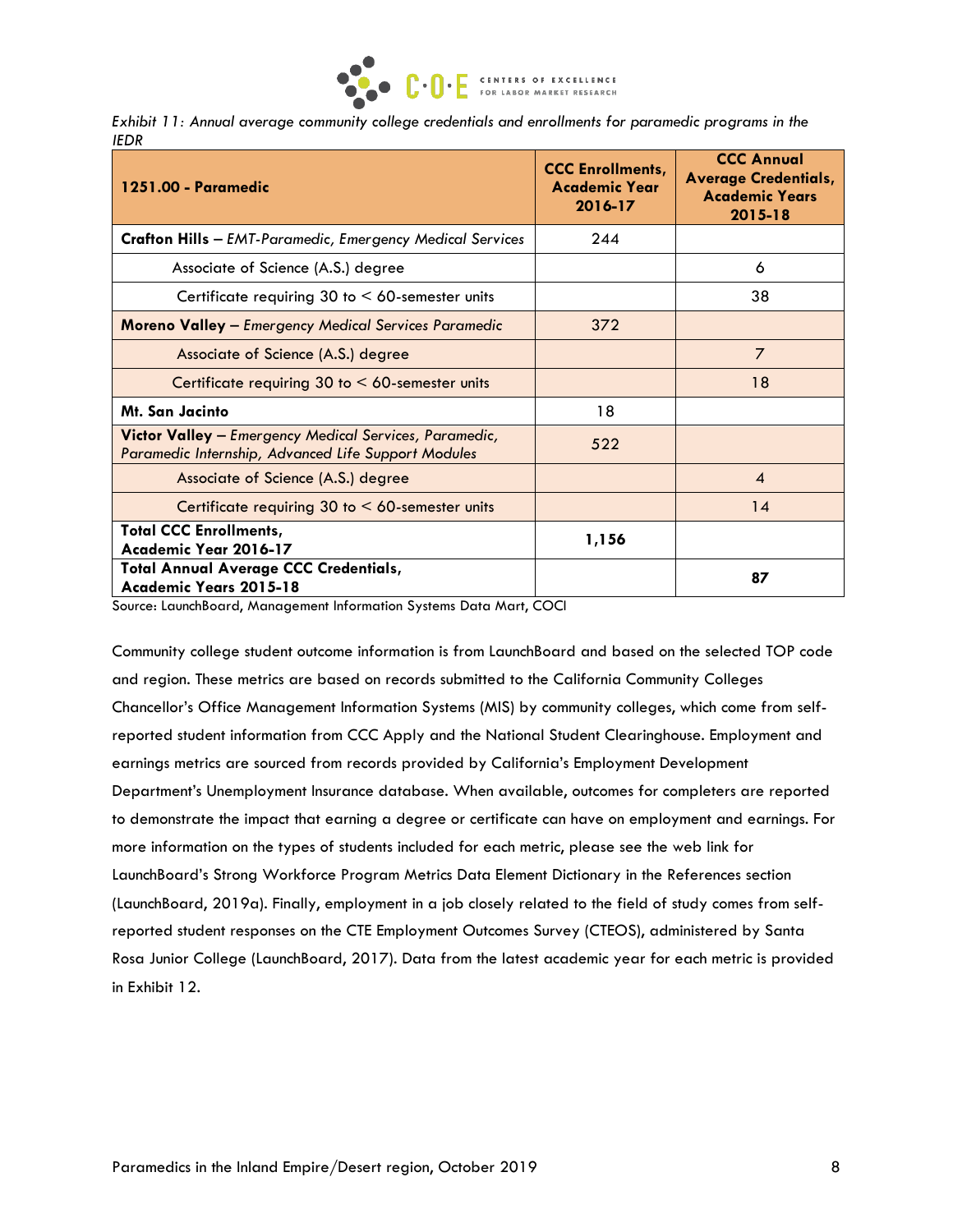

#### *Exhibit 12: 1251.00 - Paramedic strong workforce program outcomes*

| <b>Strong Workforce Program Metrics:</b><br>1251.00 - Paramedic<br>Academic Year 2015-16, unless noted otherwise | <b>Inland</b><br><b>Empire/Desert</b><br><b>Region</b> | California<br>Median |
|------------------------------------------------------------------------------------------------------------------|--------------------------------------------------------|----------------------|
| Course enrollments (2016-17)                                                                                     | 1,156                                                  | 111                  |
| Completed 12+ units in one year (2016-17)                                                                        | 197                                                    | 36                   |
| Economically disadvantaged students* (2016-17)                                                                   | 73%                                                    | 64%                  |
| Employed in the fourth fiscal quarter after exit* (completers)                                                   | 92%                                                    | 73%                  |
| Median annual earnings* (completers)                                                                             | \$71,263                                               | \$48,665             |
| Job closely related to the field of study (2014-15)                                                              | 91%                                                    | 94%                  |
| Median change in earnings* (completers)                                                                          | 140%                                                   | 75%                  |
| Attained a living wage (completers and skills-builders)                                                          | 81%                                                    | 77%                  |

Source: LaunchBoard

\*Data for these metrics is available in Community College Pipeline. All others are available in Strong Program Workforce Metric

#### **Contact**

Michael Goss, Director Center of Excellence, Inland Empire/Desert Region [michael.goss@chaffey.edu](mailto:michael.goss@chaffey.edu) October 2019